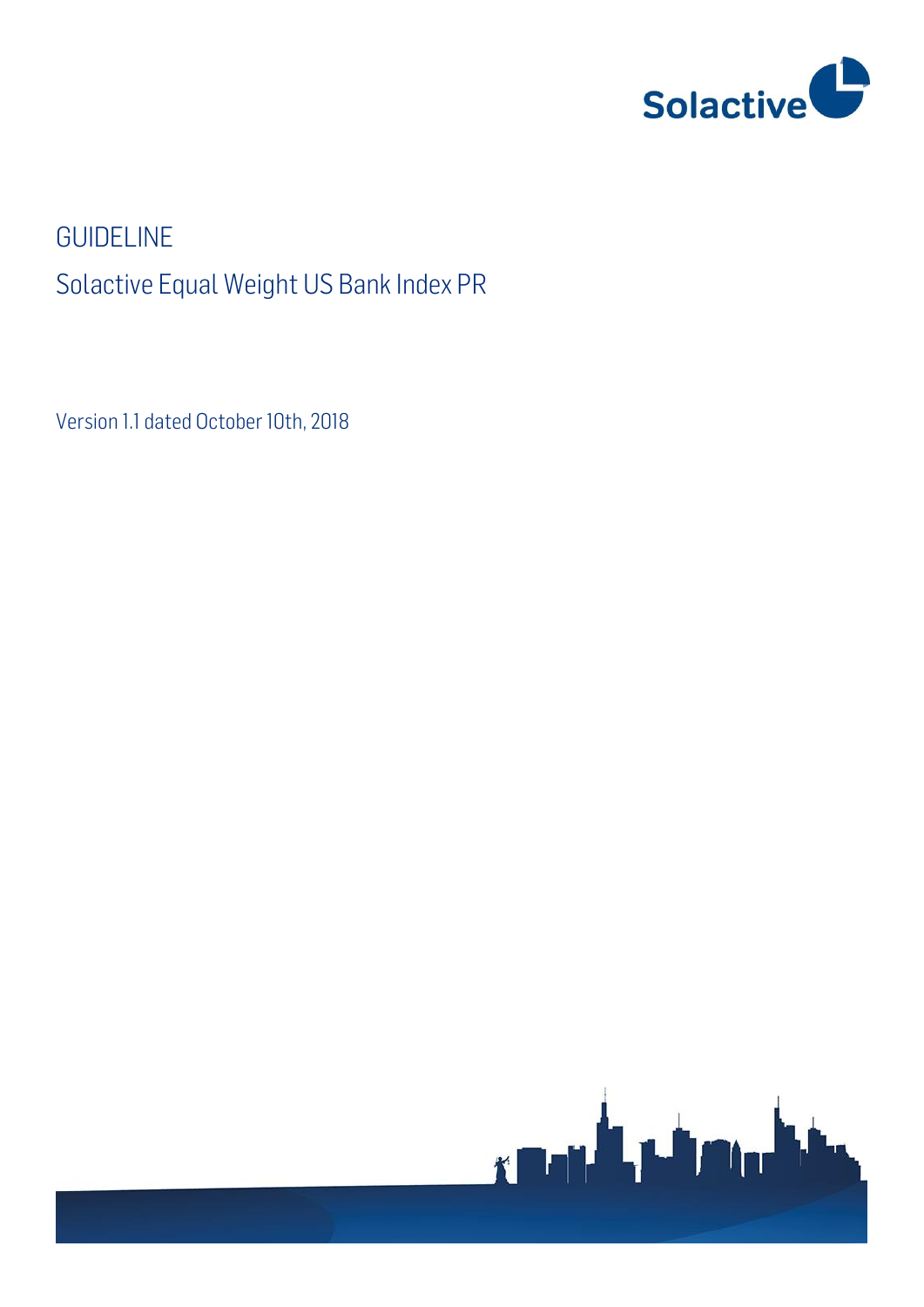# **Contents**

### Introduction

1 Index specifications

- 1.1 Short name and ISIN
- 1.2 Initial value
- 1.3 Distribution
- 1.4 Prices and calculation frequency
- 1.5 Weighting
- 1.6 Decision-making bodies
- 1.7 Publication
- 1.8 Historical data
- 1.9 Licensing
- 2 Composition of the Index
- 2.1 Selection of the index components
- 2.2 Ordinary adjustment
- 2.3 Extraordinary adjustment
- 3 Calculation of the Index
- 3.1 Index formula
- 3.2 Accuracy
- 3.3 Adjustments
- 3.4 Dividends and other distributions
- 3.5 Corporate actions
- 3.6 Calculation of the Index in the event of a market disruption
- 4 Definitions
- 5 Appendix
- 5.1 Contact data
- 5.2 Calculation of the Index change in calculation method

This document contains the underlying principles and regulations regarding the structure and the operating of the Solactive Equal Weight US Bank Index PR (the "Index"). Solactive AG shall make every effort to implement regulations. Solactive AG does not offer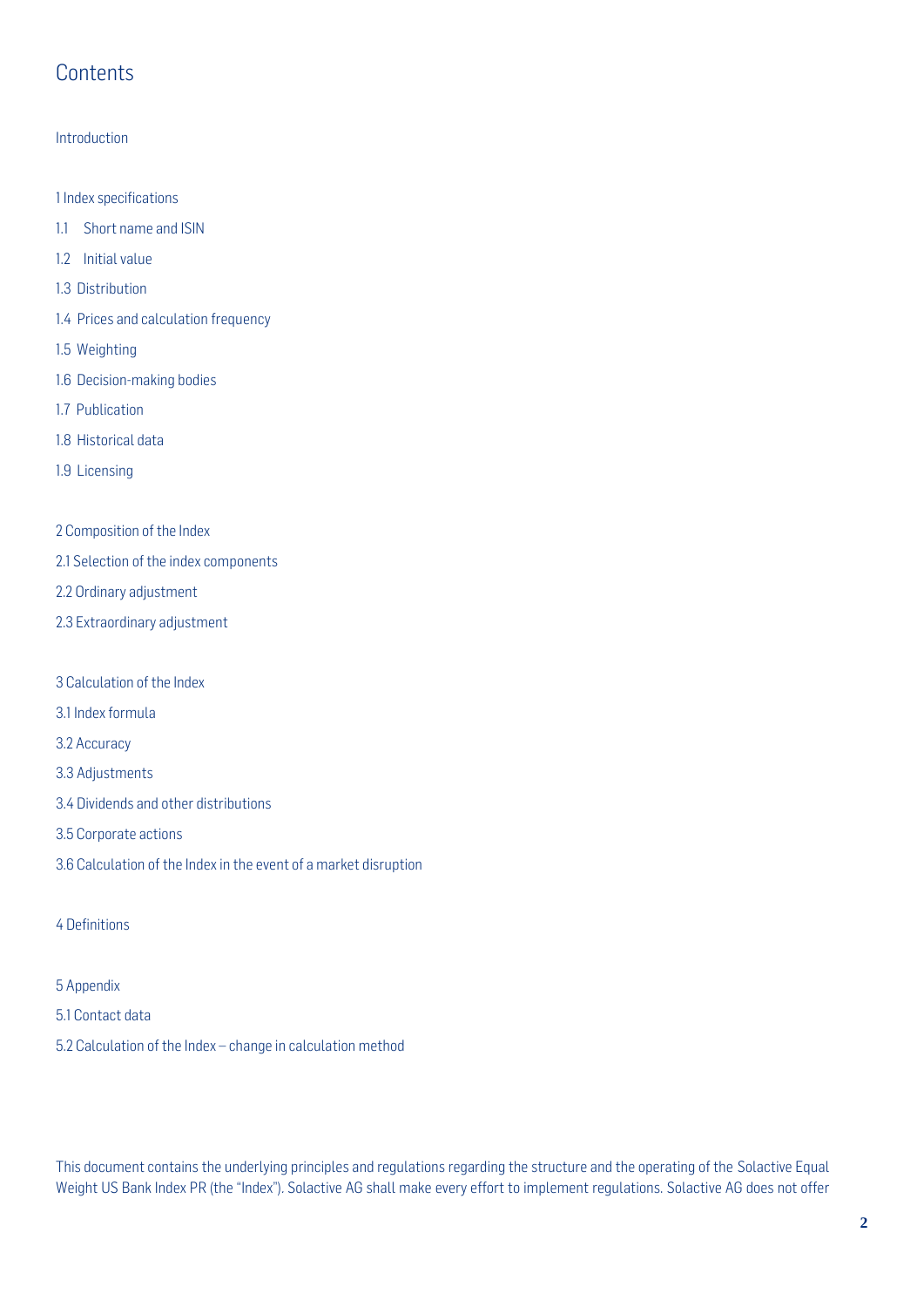any explicit or tacit guarantee or assurance, neither pertaining to the results from the use of the Index nor the Index value at any certain point in time nor in any other respect. The Index is merely calculated and published by Solactive AG and it strives to the best of its ability to ensure the correctness of the calculation. There is no obligation for Solactive AG – irrespective of possible obligations to issuers – to advise third parties, including investors and/or financial intermediaries, of any errors in the Index. The publication of the Index by Solactive AG is no recommendation for capital investment and does not contain any assurance or opinion of Solactive AG regarding a possible investment in a financial instrument based on this Index.

### **Introduction**

This document is to be used as a guideline with regard to the composition, calculation and management of the Index. Any changes made to the guideline are initiated by the Committee specified in section 1.6. The Index is calculated and published by Solactive AG. The name "Solactive" is trademarked.

### 1 Index specifications

The Solactive Equal Weight US Bank Index PR (the "Index") is an Index of Solactive AG and is calculated and distributed by Solactive AG. The index tracks the performance of major U.S. banks.

The Index is a price return index and denominated in Canadian Dollar.

1.1 Short name and ISIN

The Indexis distributed under ISIN DE000SLA3025; the WKN is SLA302. The Index is published on Reuters under the code < .SOLBANKP > and on Bloomberg under the code < SOLBANKP >.

### 1.2 Initial value

The Index is based on 100 at the close of trading on the start date, March 19, 2010.

### 1.3 Distribution

The Indexis published via the price marketing services of Boerse Stuttgart AG and is distributed to all affiliated vendors. Each vendor decides on an individual basis as to whether he will distribute/display the Index via his information systems.

### 1.4 Prices and calculation frequency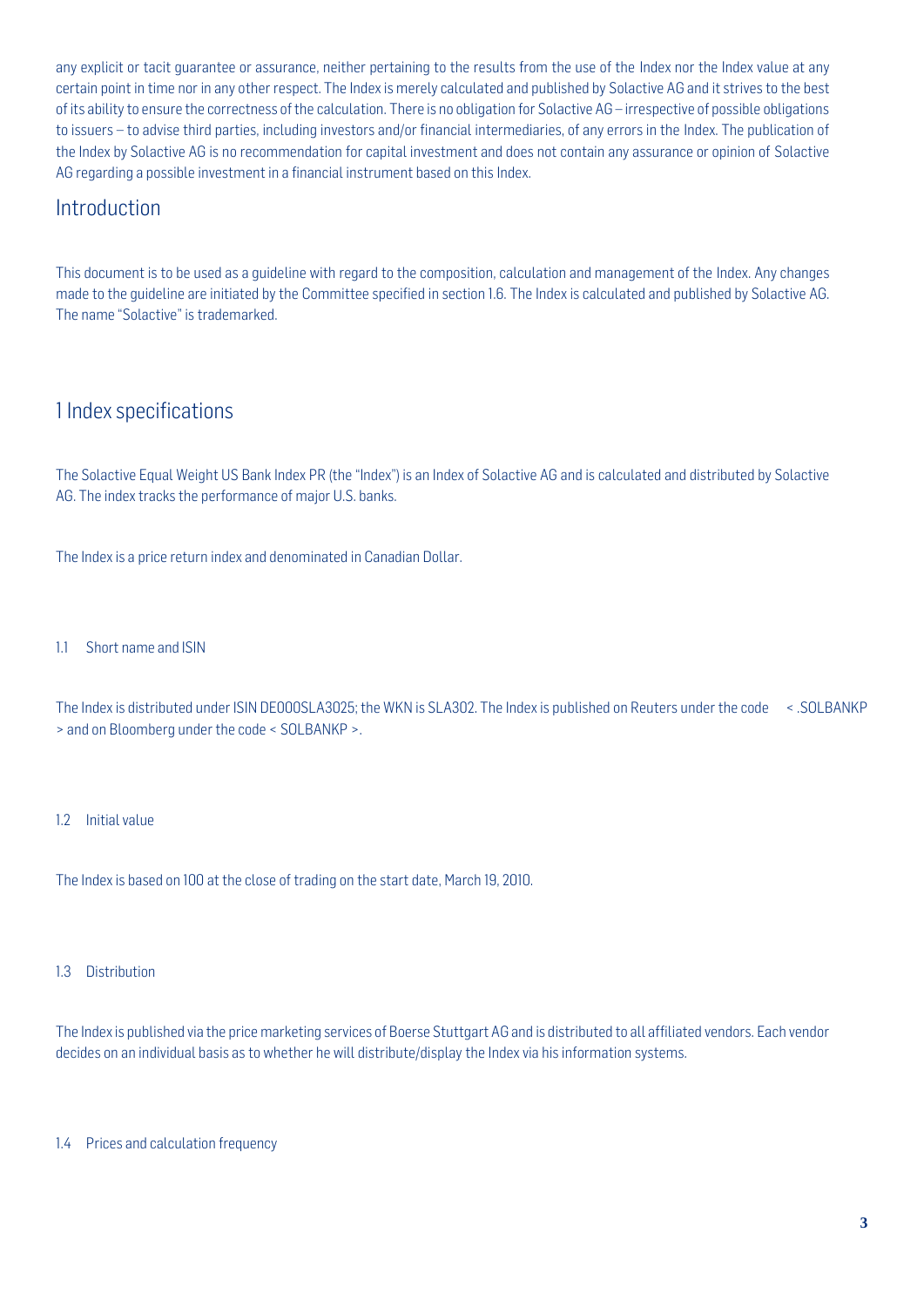The price of the Index is calculated on each Business Day based on the prices on the respective Exchanges on which the Index Components are listed. The most recent prices of all Index Components are used. Prices of Index Components not listed in the Index Currency are translated using spot foreign exchange rates quoted by Reuters. Should there be no current price available on Reuters, the most recent price or the Trading Price on Reuters for the preceding Trading Day is used in the calculation. The daily Index Closing Level is calculated using Reuters/WMCO closing spot rates as at 4pm London time.

The Index is calculated every Business Day from 9:00am to 4:30pm, EST. In the event that data cannot be provided to Reuters or to the pricing services of Boerse Stuttgart AG the Index cannot be distributed.

### 1.5 Weighting

On each Adjustment Day each Index Component of the Index is equally weighted.

### 1.6 Decision-making bodies

A Committee composed of staff from Solactive AG is responsible for decisions regarding the composition of the Index as well as any amendments to the rules (in this document referred to as the "Committee" or the "Index Committee"). The future composition of the Index is determined by the Committee on the Selection Days according to the procedure outlined in 2.1 of this document. The Committee shall also decide about the future composition of the Index. if any Extraordinary Events should occur and the implementation of any necessary adjustments.

Members of the Committee can recommend changes to the guideline and submit them to the Committee for approval.

### 1.7 Publication

All specifications and information relevant for calculating the Index are made available on the http://www.solactive.de web page and sub-pages.

### 1.8 Historical data

Historical data is available from the index start date on March 19, 2010.

#### 1.9 Licensing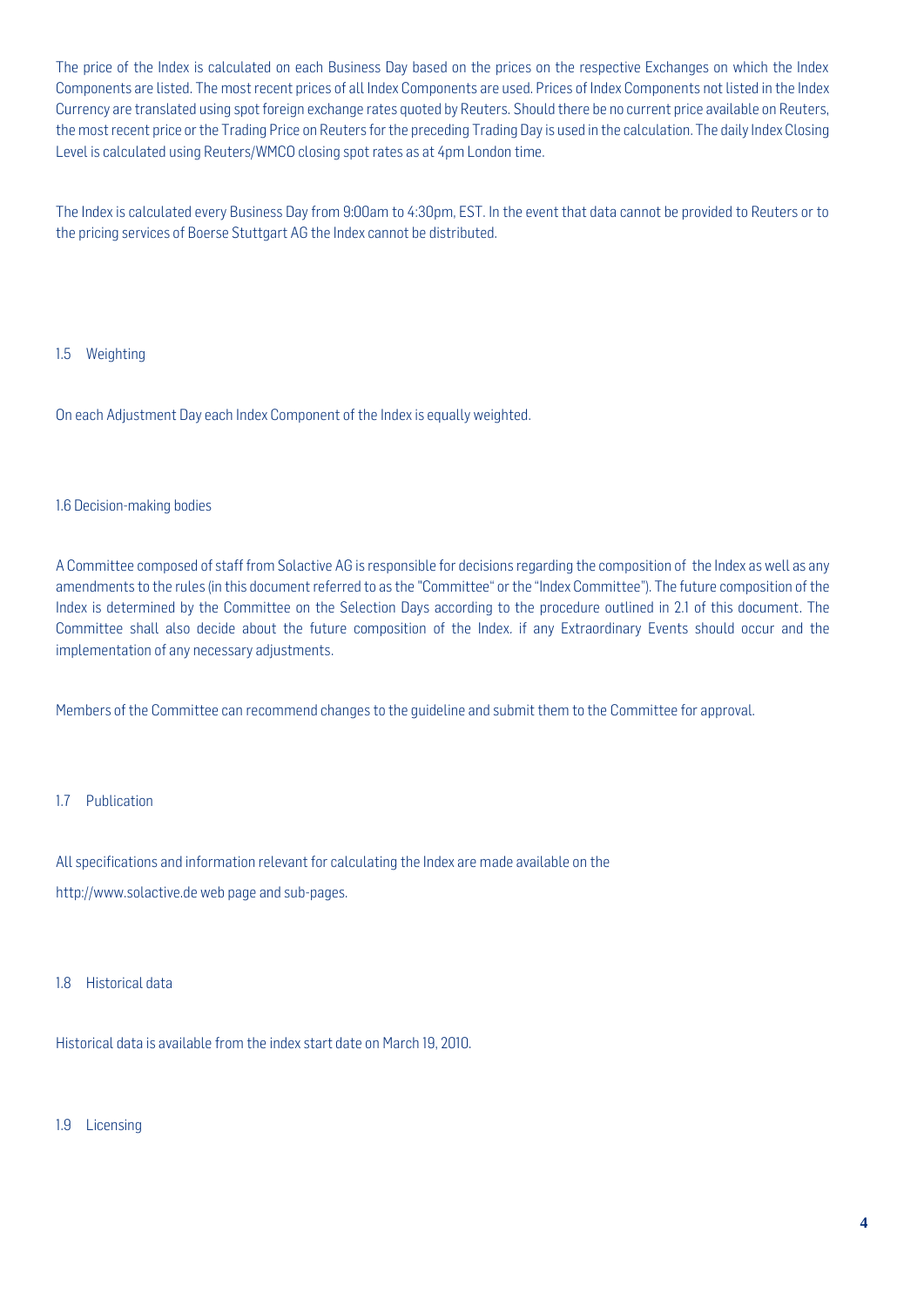Licences to use the Index as the underlying value for derivative instruments are issued to stock exchanges, banks, financial services providers and investment houses by Solactive AG.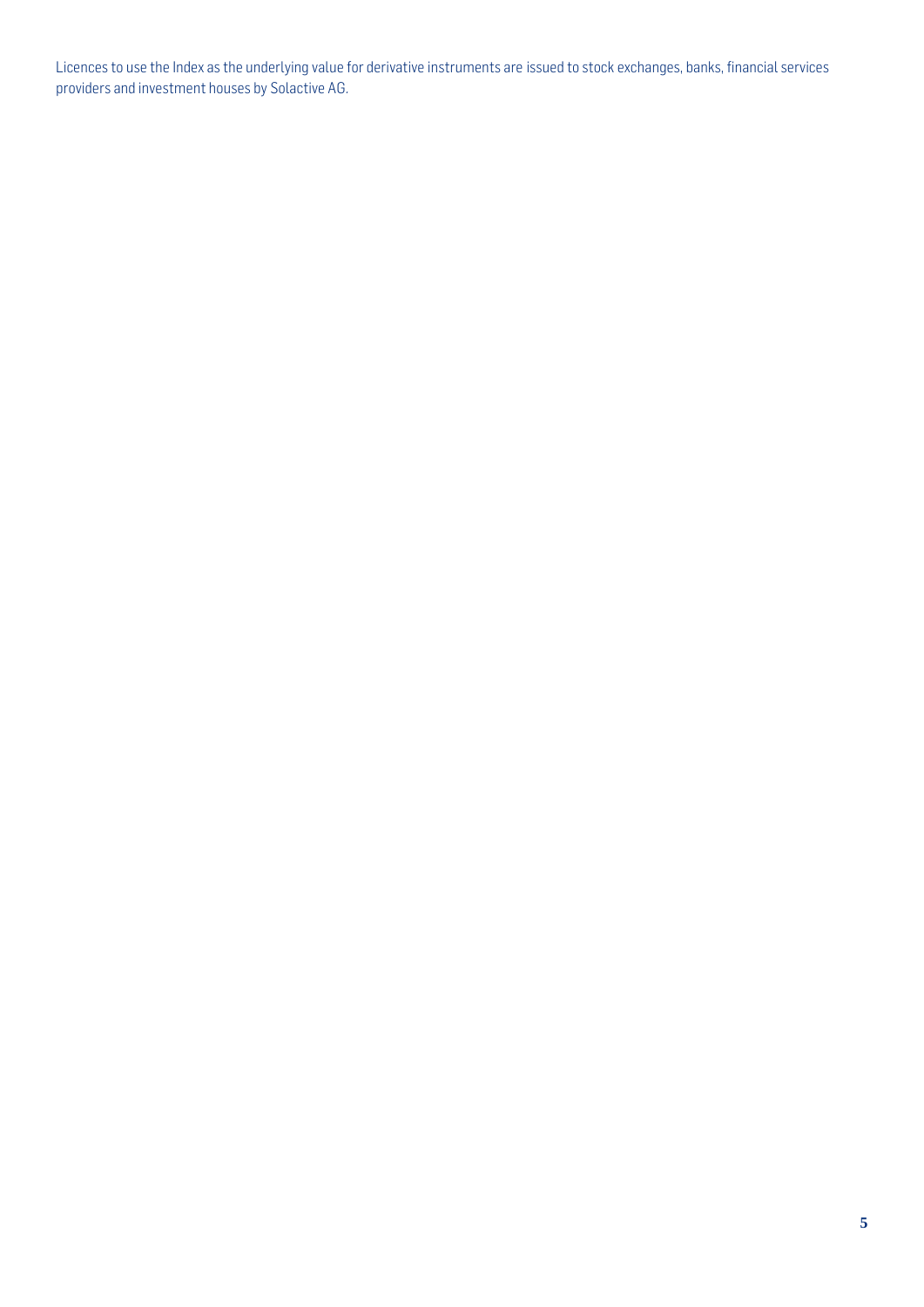# 2 Composition of the Index

### 2.1 Selection of the Index Components

The initial composition of the Index as well as any ongoing adjustment is based on the following rules:

Based on the criteria outlined in Chapter 4 "Selection Universe", the Index Calculator determines the securities that are included in the index.

### 2.2 Ordinary adjustment

The composition of the Index is ordinarily reviewed two times a year on the second Friday in March and September. The composition of the Index is adjusted on the Adjustment Day.

The first adjustment will be made in September 2017 based on the Trading Prices of the Index Components on the Adjustment Day.

Solactive AG shall publish any changes made to the Index composition on the Selection Day and consequently with sufficient notice before the Adjustment Day.

### 2.3 Extraordinary adjustment

An extraordinary adjustment, if applicable, is triggered and applied in compliance with the rules set forth in the Solactive Guideline [for Extraordinary Corporate Actions.](https://www.solactive.com/wp-content/uploads/2017/02/ECA-Solactive-Guideline.pdf)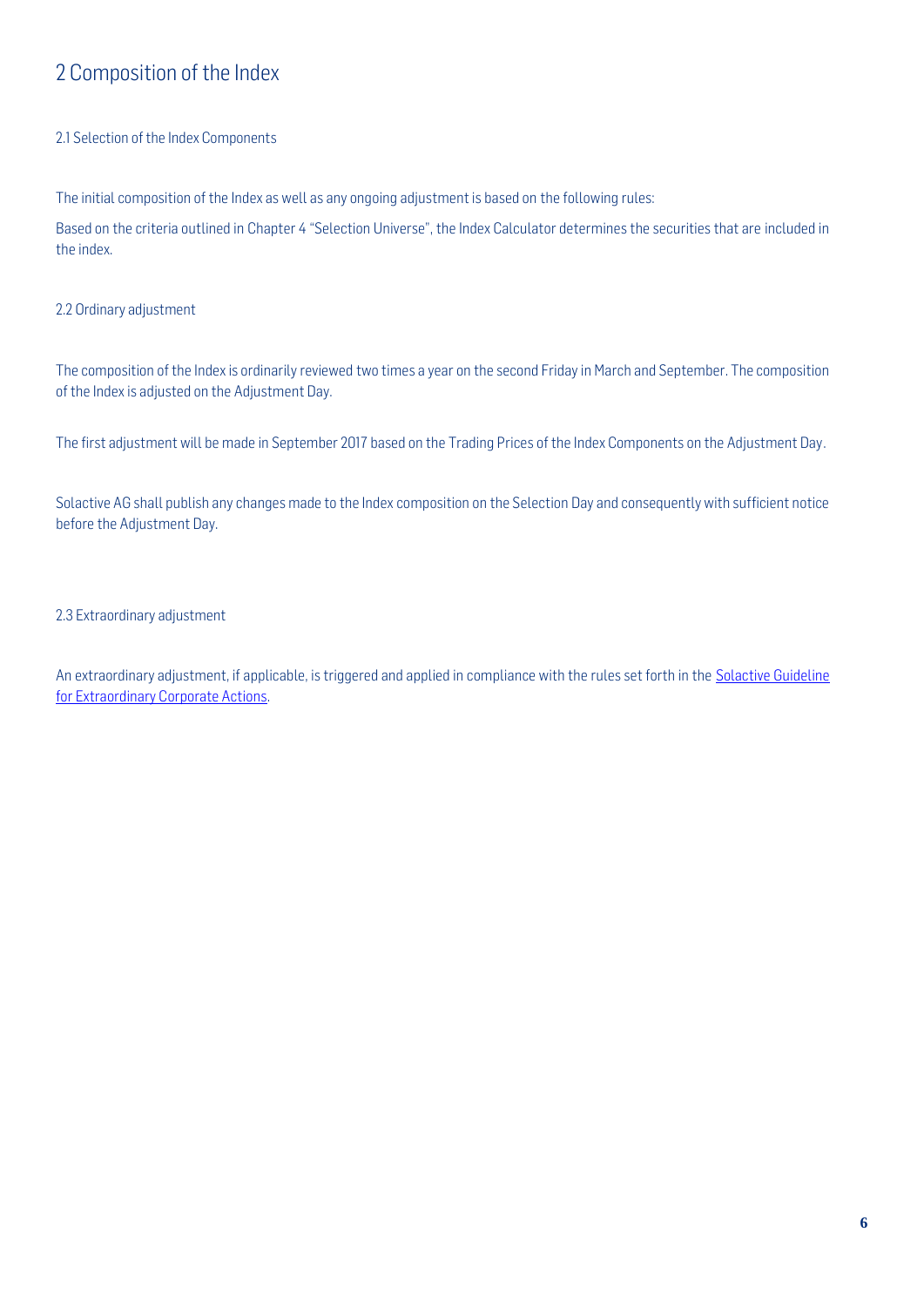# 3 Calculation of the Index

### 3.1 Index formula

The Index Value on a Business Day at the relevant time is calculated in accordance with the following formula:

$$
Index_t = \sum_{i=1}^{n} \frac{(x_{i,t} * p_{i,t} * f_{i,t})}{D_t}
$$

With:

| $x_{i,t}$ | = Number of Index Shares of the Index Component i on Trading Day t                      |
|-----------|-----------------------------------------------------------------------------------------|
| $p_{i,t}$ | = Price of Index Component i on Trading Day t                                           |
| $f_{i,t}$ | = Foreign exchange rate to convert the Price of Index Component i on Trading Day t into |
|           | the Index Currency                                                                      |
| $D_t$     | $=$ Divisor on Trading Day t                                                            |

The initial Divisor on the Start Date is calculated according to the following formula:

$$
D_t = \frac{\sum_{i=1}^{n} (p_{i,t} * f_{i,t} * x_{i,t})}{100}
$$

After the close of trading on each Adjustment Day t the new Divisor is calculated as follows:

$$
D_{t+1} = \frac{\sum_{i=1}^{n} (p_{i,t} * f_{i,t} * x_{i,t+1})}{Index_t}
$$

This Divisor is valid starting the immediately following Business Day.

3.2 Accuracy

The value of the Index will be rounded to two decimal places.

Trading Prices and foreign exchange rates will be rounded to six decimal places.

Divisors will be rounded to six decimal places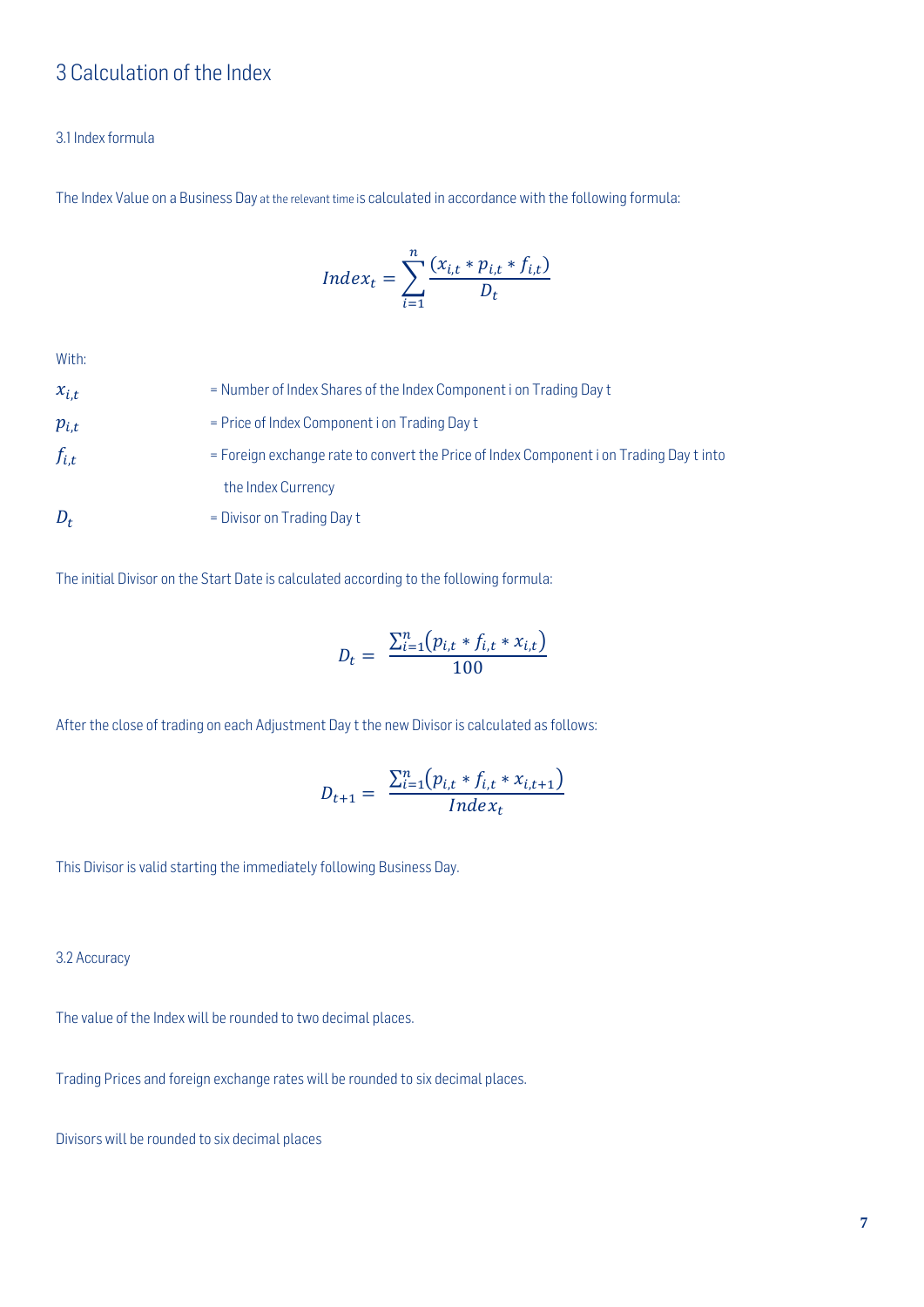#### 3.3 Adjustments

Indices need to be adjusted for systematic changes in prices once these become effective. This requires the new Number of Index Shares of the affected Index Component and the Divisor to be calculated on an ex-ante basis.

Following the Committee's decision the Indexis adjusted for distributions, capital increases and stock splits.

This procedure ensures that the first ex quote can be properly reflected in the calculation of the Index. This ex-ante procedure assumes the general acceptance of the Index calculation formula as well as open access to the parameter values used. The calculation parameters are provided by the Index Calculator.

### 3.4 Dividends and other distributions

Dividend payments and other distributions are included in the Index. They cause an adjustment of the Divisor. The new Divisor is calculated as follows:

$$
D_{t+1} = D_t * \frac{\sum_{i=1}^{n} (p_{i,t} * f_{i,t} * x_{i,t}) - (x_{i,t} * y_{i,t} * g_{i,t})}{\sum_{i=1}^{n} (p_{i,t} * f_{i,t} * x_{i,t})}
$$

With:

| $p_{i,t}$ | = Price of Index Component i on Trading Day t                                              |
|-----------|--------------------------------------------------------------------------------------------|
| $f_{i,t}$ | = Foreign exchange rate to convert the Price of Index Component i on Trading Day t into    |
|           | the Index Currency                                                                         |
| $x_{i,t}$ | = Number of Index Shares of the Index Component i on Trading Day t                         |
| $y_{i,t}$ | = Distribution of Index Component i with ex date t+1 multiplied by the Dividend Correction |
|           | Factor                                                                                     |
| $g_{i,t}$ | = Foreign exchange rate to convert the amount of the distribution of Index Component i on  |
|           | Trading Day t into the Index Currency                                                      |
| $D_t$     | = Divisor on Trading Day t                                                                 |
| $D_{t+1}$ | $=$ Divisor on Trading Day $t+1$                                                           |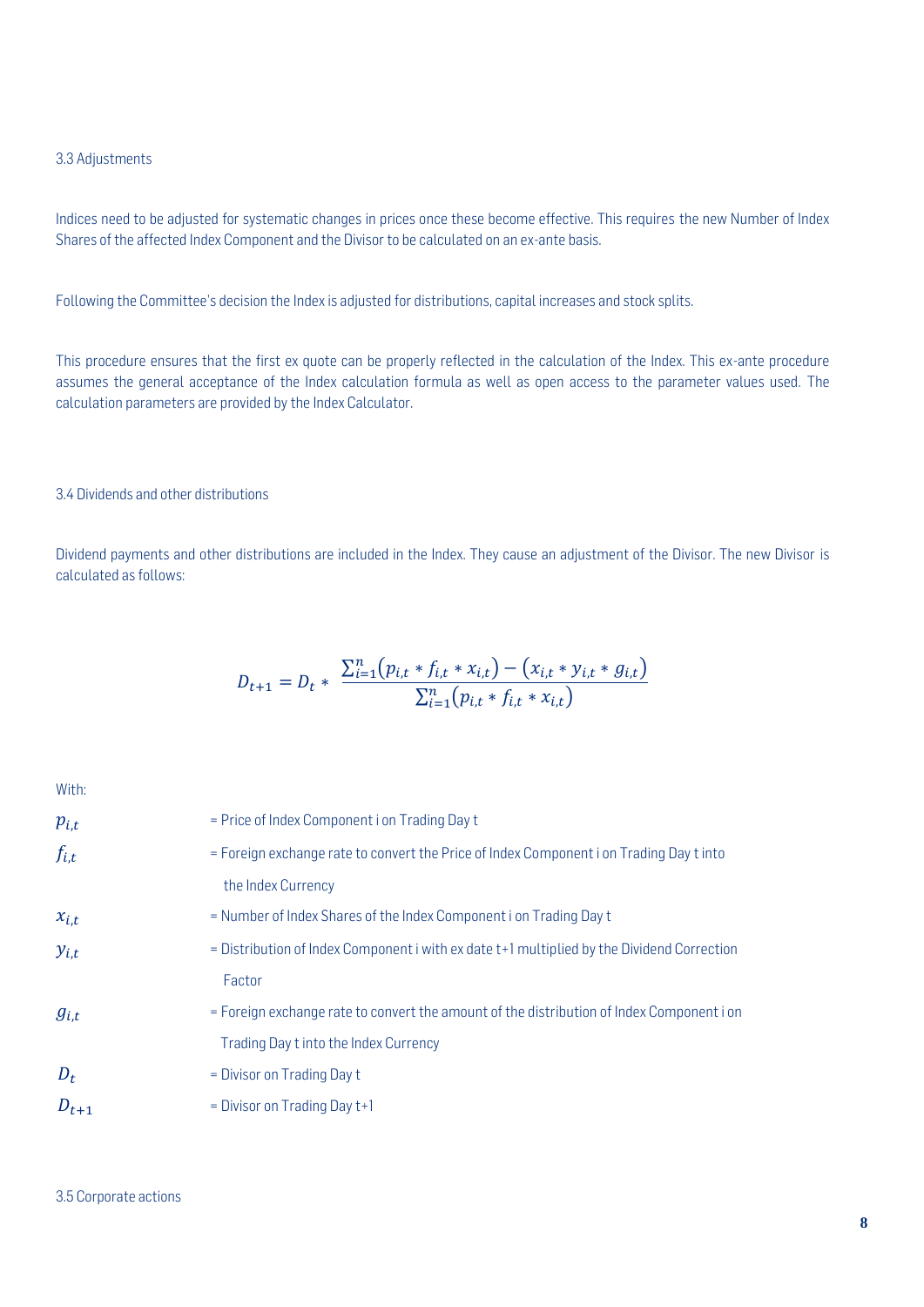### 3.5.1 Principles

Following the announcement by an issuer of Index Components of the terms and conditions of a corporate action the Index Calculator determines whether such corporate action has a dilutive, concentrative or similar effect on the price of the respective Index Component.

If this should be the case the Index Calculator shall make the necessary adjustments that are deemed appropriate in order to take into account the dilutive, concentrative or similar effect and shall determine the date on which this adjustment shall come into effect.

Amongst other things the Index Calculator can take into account the adjustment made by an Affiliated Exchange as a result of the corporate action with regard to option and futures contracts on the respective share traded on this Affiliated Exchange.

#### 3.5.2 Capital increases

In the case of capital increases with ex date t+1 the Index is adjusted as follows:

$$
x_{i,t+1} = x_{i,t} * \frac{1+B}{1}
$$

With:

| $x_{i,t+1}$ | = Number of Index Shares of Index Component i on Trading Day t+1 |
|-------------|------------------------------------------------------------------|
| $x_{i,t}$   | = Number of Index Shares of Index Component i on Trading Day t   |
| B           | = Shares received for every share held                           |

$$
p_{i,t+1} = \frac{p_{i,t} + s * B}{1 + B}
$$

With:

| $p_{i,t+1}$ | = Hypothetical Price of Index Component i on Trading Day t+1 |
|-------------|--------------------------------------------------------------|
| $p_{i.t}$   | = Price of Index Component i on Trading Day t                |
| S.          | = Subscription Price in the Index Component currency         |
| B           | = Shares received for every share held                       |

$$
D_{t+1} = D_t * \frac{\sum_{i=1}^{n} (p_{i,t} * f_{i,t} * x_{i,t}) + \sum_{i=1}^{n} [(x_{i,t+1} * p_{i,t+1} * f_{i,t}) - (x_{i,t} * p_{i,t} * f_{i,t})]}{\sum_{i=1}^{n} (p_{i,t} * f_{i,t} * x_{i,t})}
$$

With: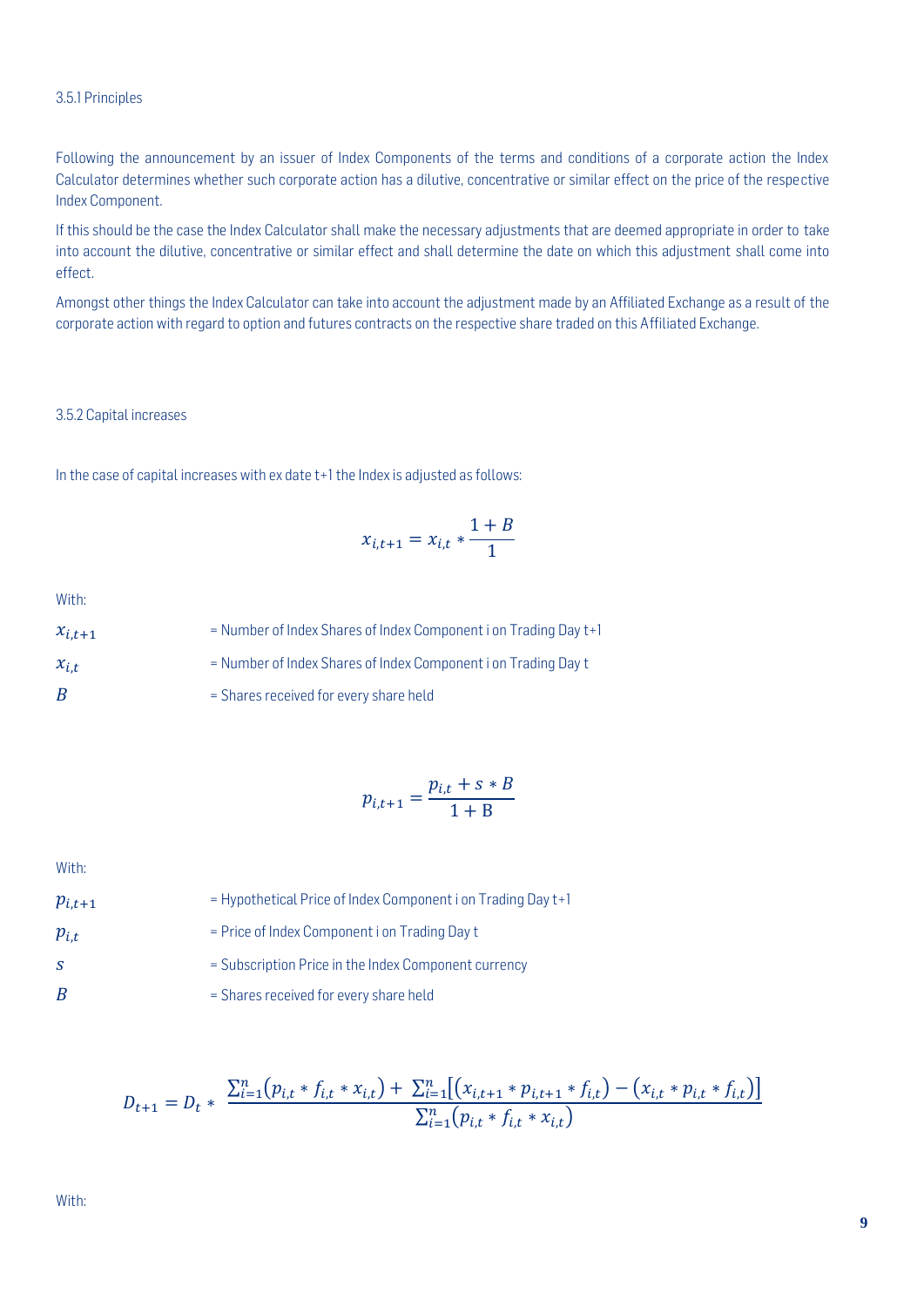| $D_{i,t+1}$ | $=$ Divisor on Trading Day $t+1$                                                        |
|-------------|-----------------------------------------------------------------------------------------|
| $D_{i,t}$   | = Divisor on Trading Day t                                                              |
| $p_{i,t}$   | = Price of Index Component i on Trading Day t                                           |
| $f_{i,t}$   | = Foreign exchange rate to convert the Price of Index Component i on Trading Day t into |
|             | the Index Currency                                                                      |
| $x_{i,t}$   | = Number of Index Shares of the Index Component i on Trading Day t                      |
| $p_{i,t+1}$ | = Hypothetical price of Index Component i on Trading Day t+1                            |
| $x_{i,t+1}$ | = Number of Index Shares of the Index Component i on Trading Day t+1                    |

### 3.5.3 Share splits

In the case of share splits with ex date on Trading Day t+1 it is assumed that the prices change in ratio of the terms of the split. The new Number of Index Shares is calculated as follows:

$$
x_{i,t+1} = x_{i,t} * B
$$

With:

| $x_{i,t+1}$ | = Number of Index Shares of the affected Index Component on Trading Day t+1 |
|-------------|-----------------------------------------------------------------------------|
| $x_{i,t}$   | = Number of Index Shares of the affected Index Component on Trading Day t   |
| B           | = Shares after the share split for every share held before the split        |

### 3.5.4 Stock distributions

In the case of stock distributions with ex date on Trading Day t+1 it is assumed that the prices change according to the terms of the distribution. The new Number of Index Shares is calculated as follows:

### $x_{i,t+1} = x_{i,t} * (1 + B)$

With:

 $x_{i,t+1}$  = Number of Index Shares of the affected Index Component on Trading Day t+1  $x_{i,t}$  = Number of Index Shares of the affected Index Component on Trading Day t  $B$  = Shares received for every share held

3.6 Miscellaneous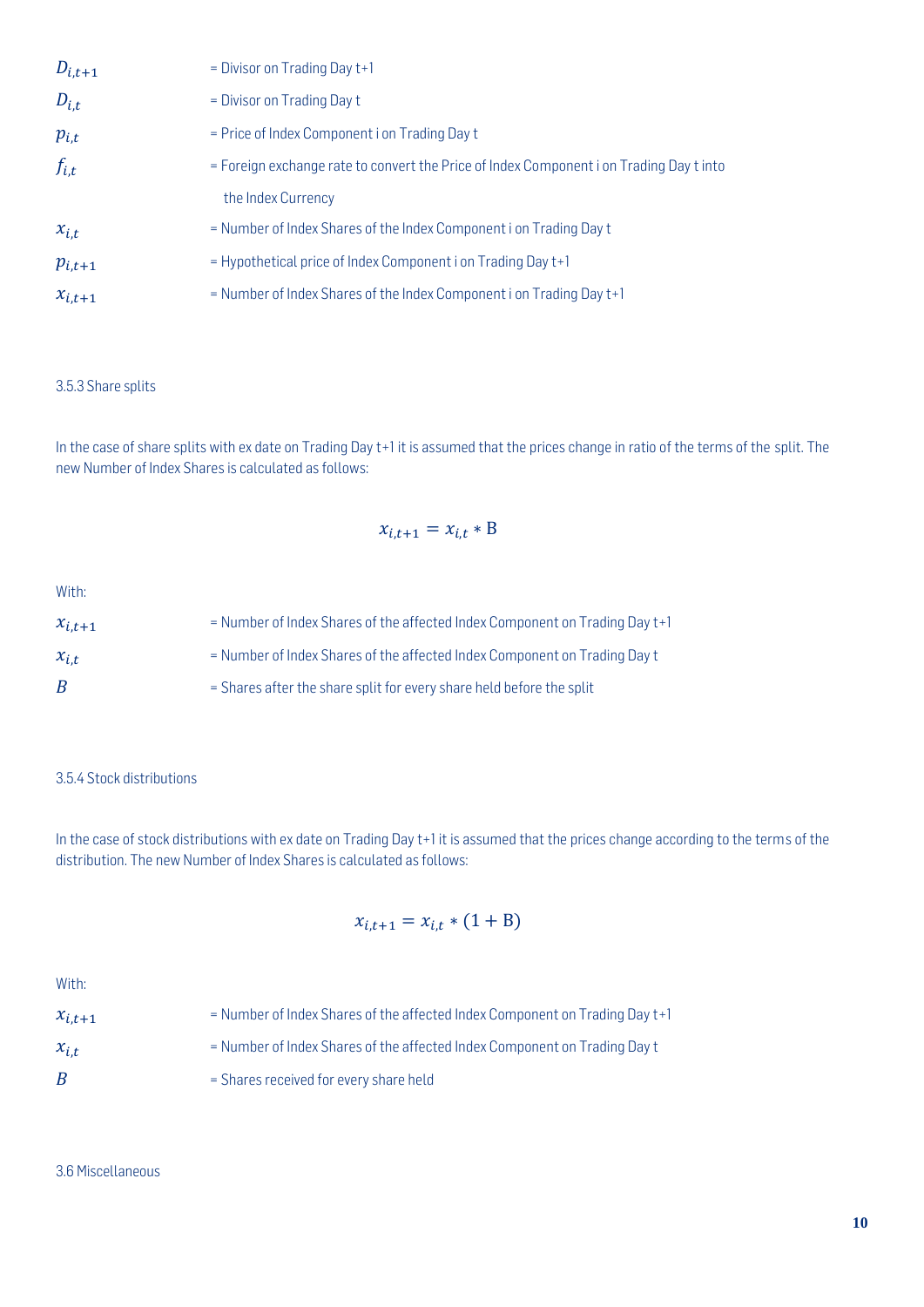Solactive AG makes the greatest possible efforts to accurately calculate and maintain its indices. However, the occurrence of errors in the index determination process cannot be ruled out. In such cases Solactive AG adheres to its publicly available [Correction Policy.](http://www.solactive.com/news/documents/)

3.6.2 Market Disruption

In periods of market stress Solactive AG calculates its indices following predefined and exhaustive arrangements set out in its publicly availabl[e Disruption Policy.](http://www.solactive.com/news/documents/)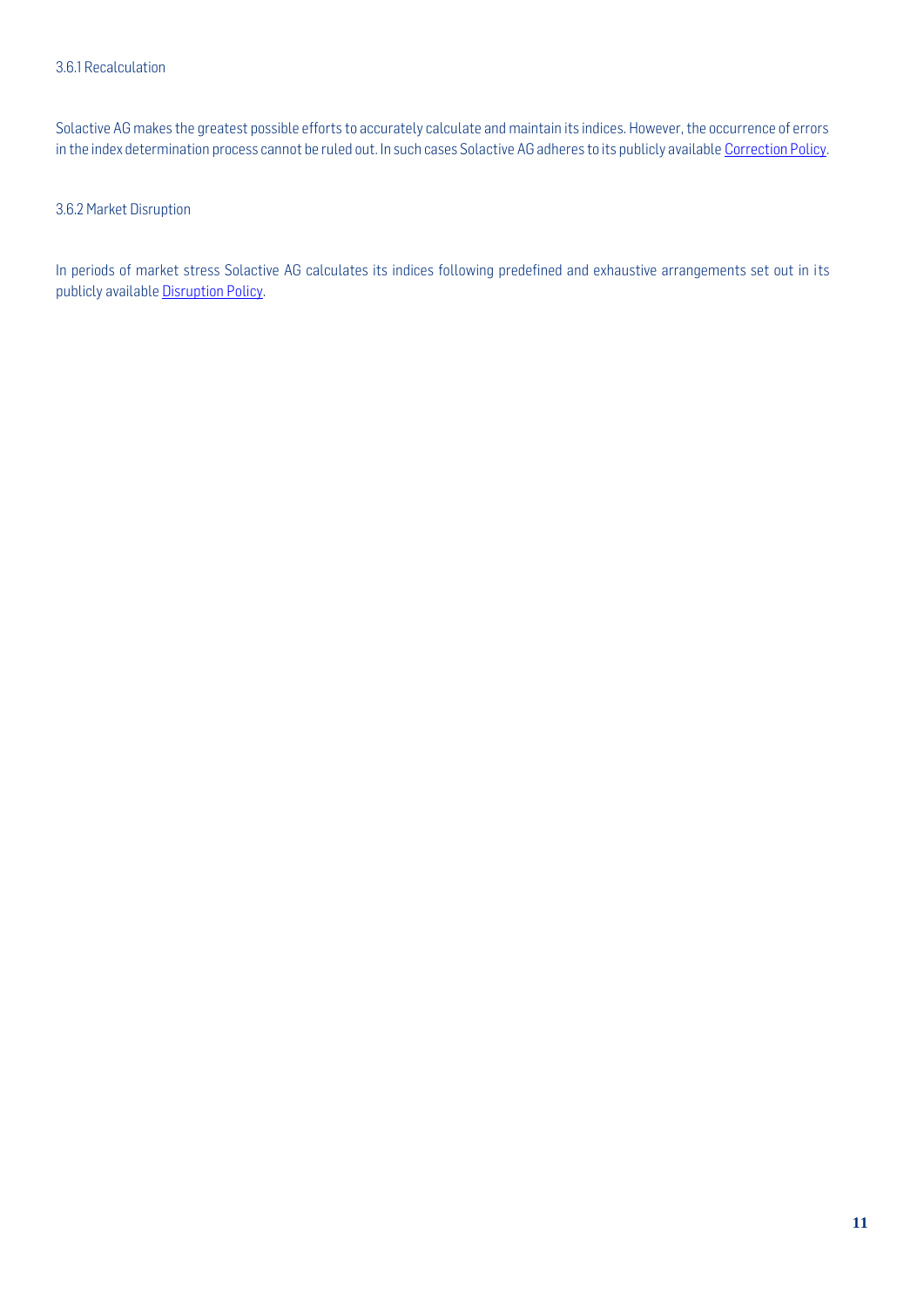### 4. Definitions

"Index Universe" in respect of a Selection Day are companies that fulfill the following criteria:

- 1. Current constituent of the Solactive US Broad Market Index.
- 2. For new index constituents there must be a minimum market capitalization of at least USD 10 billion, for current index constituents the minimum market capitalization must be at least USD 7.5 billion.
- 3. Minimum Average Daily Value Traded of USD 10 million over the preceding 3 months.
- 4. Classified under any of the following RBICS Industry Groups: United States Commercial Banks United States Savings Institutions Diversified Investment

"Index Component" is each share currently included in the Index.

"Total Shares" is in respect of an Index Component and any given Business Day the number or fraction of shares included in the Index. It is calculated for any Index Component as the ratio of (A) the Percentage Weight of an Index Component multiplied by the Index value and the Divisor and (B) its Trading Price (converted into the index currency according to the principles laid out in Section 1.4 of this document).

"Daily Value Traded" means, in respect of a Share and of an Exchange Trading Day, the product of (i) the Closing Exchange Price of such Share and (ii) the volume traded (measured as a number of Share) of such Share on the Exchange during such Exchange Trading Day.

"Average Daily Value Traded" means, in respect of a Share, the sum of Daily Trading Volumes over a specified period divided by the number of Exchange Trading Days that fall in the specified period.

"Percentage Weight" of an Index Component is the ratio of its Trading Price multiplied by its Number of Shares divided by the Index value and the Divisor.

"Dividend Correction Factor" is calculated as 1 minus the applicable withholding tax rate and/or other applicable tax rate currently prevalent in the respective country.

In particular an "Extraordinary Event" is

- a Merger
- a Takeover bid
- a delisting
- the Nationalisation of a company
- Insolvency.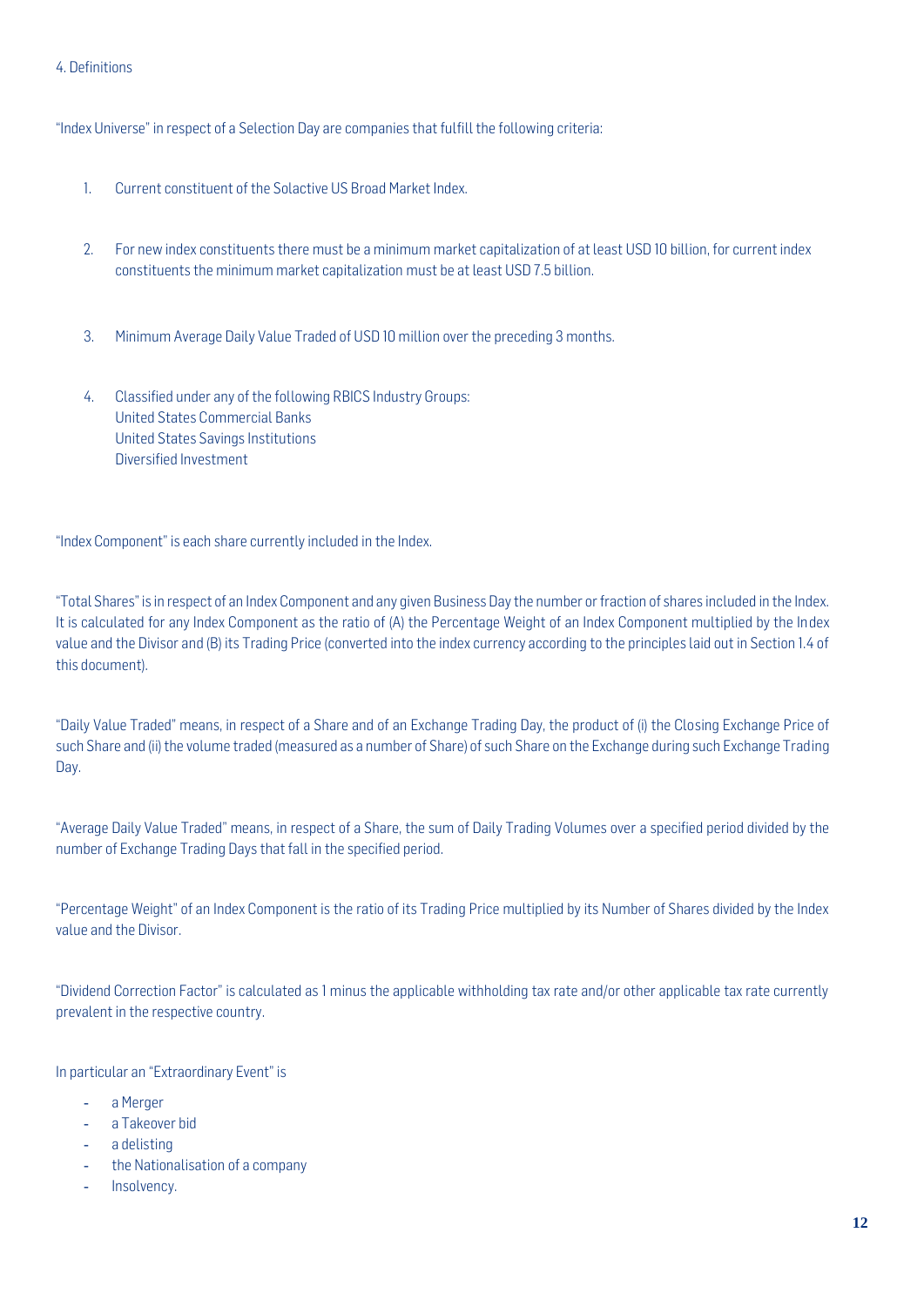The Trading Price for this Index Component on the day the event came into effect is the last available market price for this Index Component quoted on the Exchange on the day the event came into effect (or, if a market price is not available for the day the event came into effect, the last available market price quoted on the Exchange on a day specified as appropriate by the Index Calculator), as determined by the Index Calculator, and this price is used as the Trading Price of the particular Index Component until the end of the day on which the composition of the Index is next set.

In the event of the Insolvency of an issuer of an Index Component the Index Component shall remain in the Index until the next Adjustment Day. As long as a market price for the affected Index Component is available on a Business Day, this shall be applied as the Trading Price for this Index Component on the relevant Business Day, as determined in each case by the Index Calculator. If a market price is not available on a Business Day the Trading Price for this Index Component is set to zero. The Committee may also decide to eliminate the respective Index Component at an earlier point in time prior to the next Adjustment Day. The procedure in this case is identical to an elimination due to and Extraordinary Event.

An Index Component is "delisted" if the Exchange announces pursuant to the Exchange regulations that the listing of, the trading in or the issuing of public quotes on the Index Component at the Exchange has ceased immediately or will cease at a later date, for whatever reason (provided delisting is not because of a Merger or a Takeover bid), and the Index Component is not immediately listed, traded or quoted again on an exchange, trading or listing system, acceptable to the Index Calculator,

"Insolvency" occurs with regard to an Index Component if (A) all shares of the respective issuer must be transferred to a trustee, liquidator, insolvency administrator or a similar public officer as result of a voluntary or compulsory liquidation, insolvency or winding-up proceedings or comparable proceedings affecting the issuer of the Index Components or (B) the holders of the shares of this issuer are legally enjoined from transferring the shares.

A "Takeover bid" is a bid to acquire, an exchange offer or any other offer or act of a legal person that results in the related legal person acquiring as part of an exchange or otherwise more than 10% and less than 100% of the voting shares in circulation from the issuer of the Index Component or the right to acquire these shares, as determined by the Index Calculator based on notices submitted to public or self-regulatory authorities or other information considered by the Index Calculator to be relevant.

### With regard to an Index Component a "Merger" is

- (i) a change in the security class or a conversion of this share class that results in a transfer or an ultimate definite obligation to transfer all the shares in circulation to another legal person,
- (ii) a merger (either by acquisition or through forming a new structure) or a binding obligation on the part of the issuer to exchange shares with another legal person (except in a merger or share exchange under which the issuer of this Index Component is the acquiring or remaining company and which does not involve a change in security class or a conversion of all the shares in circulation),
- (iii) a takeover offer, exchange offer, other offer or another act of a legal person for the purposes of acquiring or otherwise obtaining from the issuer 100% of the shares issued that entails a transfer or the irrevocable obligation to transfer all shares (with the exception of shares which are held and controlled by the legal person), or
- (iv) a merger (either by acquisition or through forming a new structure) or a binding obligation on the part of the issuer of the share or its subsidiaries to exchange shares with another legal person, whereby the issuer of the share is the acquiring or remaining company and it does not involve a change in the class or a conversion of the all shares issued, but the shares in circulation directly prior to such an event (except for shares held and controlled by the legal person) represent in total less than 50% of the shares in circulation directly subsequent to such an event.

The "Merger Date" is the date on which a Merger is concluded or the date specified by the Index Calculator if such a date cannot be determined under the law applicable to the Merger.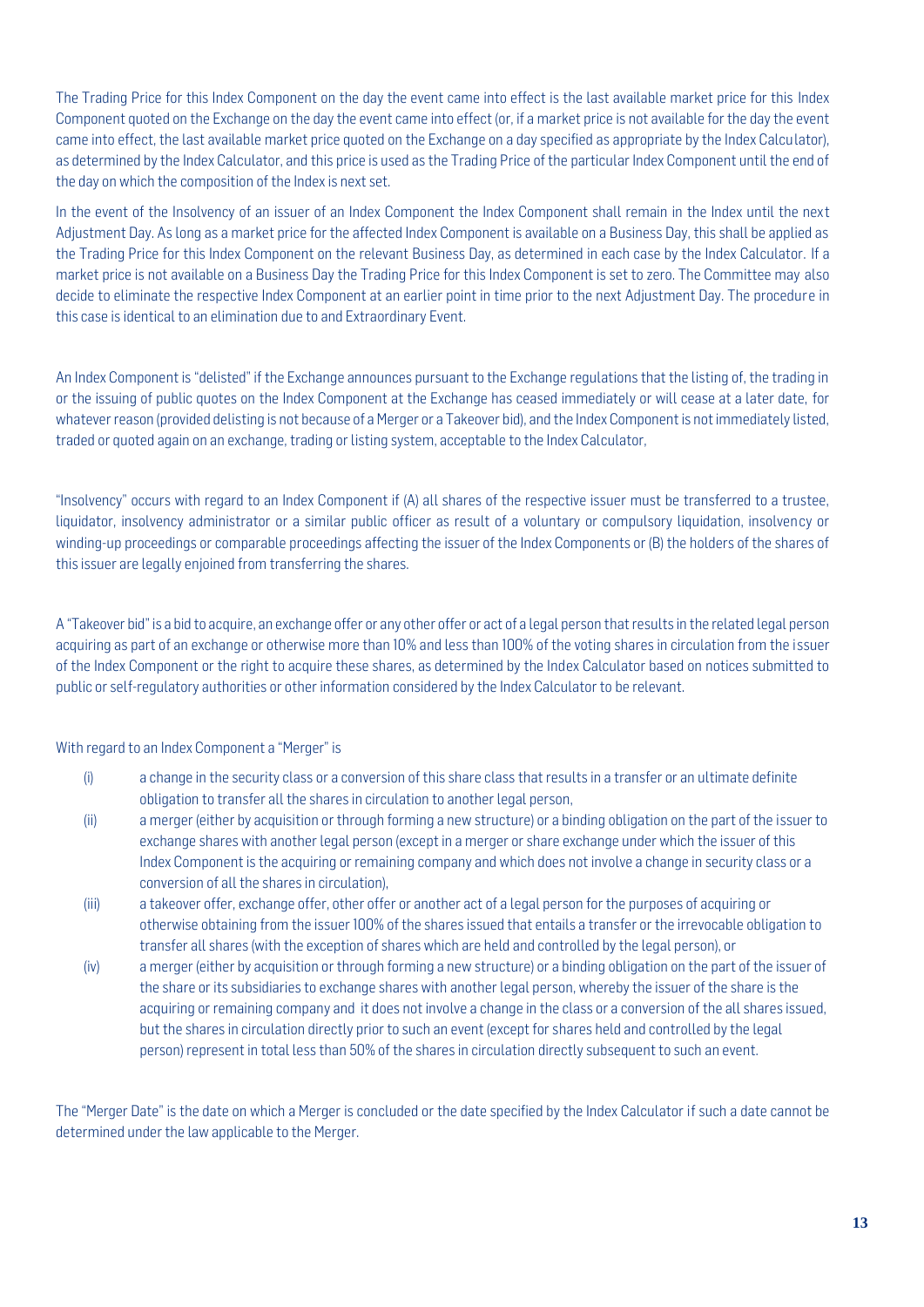"Nationalisation" is a process whereby all shares or the majority of the assets of the issuer of the shares are nationalised or are expropriated or otherwise must be transferred to public bodies, authorities or institutions.

"Exchange" is, in respect of Index and every Index Component, the respective primary exchange where the Index Component has its primary listing. The Committee may decide to declare a different stock exchange the "Exchange" for trading reasons, even if the company is only listed there via a Stock Substitute.

"Stock Substitute" includes in particular American Depository Receipts (ADR) and Global Depository Receipts (GDR).

With regard to an Index component (subject to the provisions given above under "Extraordinary Events") the "Trading Price" in respect of a Trading Day is the closing price on this Trading Day determined in accordance with the Exchange regulations. If the Exchange has no closing price for an Index Component, the Index Calculator shall determine the Trading Price and the time of the quote for the share in question in a manner that appears reasonable to him.

A "Trading Day" is in relation to the Index or an Index Component a Trading Day on the Exchange (or a day that would have been such a day if a market disruption had not occurred), excluding days on which trading may be ceased prior to the normal Exchange closing time. The Index Calculator is ultimately responsible as to whether a certain day is a Trading Day with regard to the Index or an Index Component or in any other connection relating to this document.

A "Business Day" is a day on which New York Stock Exchange is open for trading.

The "Index Calculator" is Solactive AG or any other appropriately appointed successor in this function.

### The "Index Currency" is CAD.

"Market Capitalization" is with regard to each of the shares in the Index Universe on a Selection Day or Adjustment Day the value published as the Market Capitalization for this day.

As at the date of this document Market Capitalization is defined as the value of a company calculated by multiplying the number of shares outstanding of the company by its share price.

"Adjustment Day" is the 5<sup>th</sup> Business Day that follows the Selection Day.

"Selection Day" is the second Friday in March and September.

An "Affiliated Exchange" is with regard to an Index Component an exchange, a trading or quotation system on which options and futures contracts on the Index Component in question are traded, as specified by the Index Calculator.

### A "Market Disruption Event" occurs if

1. one of the following events occurs or exists on a Trading Day prior to the opening quotation time for an Index Component:

A) trading is suspended or restricted (due to price movements that exceed the limits allowed by the Exchange or an Affiliated Exchange, or for other reasons):

1.1. across the whole Exchange; or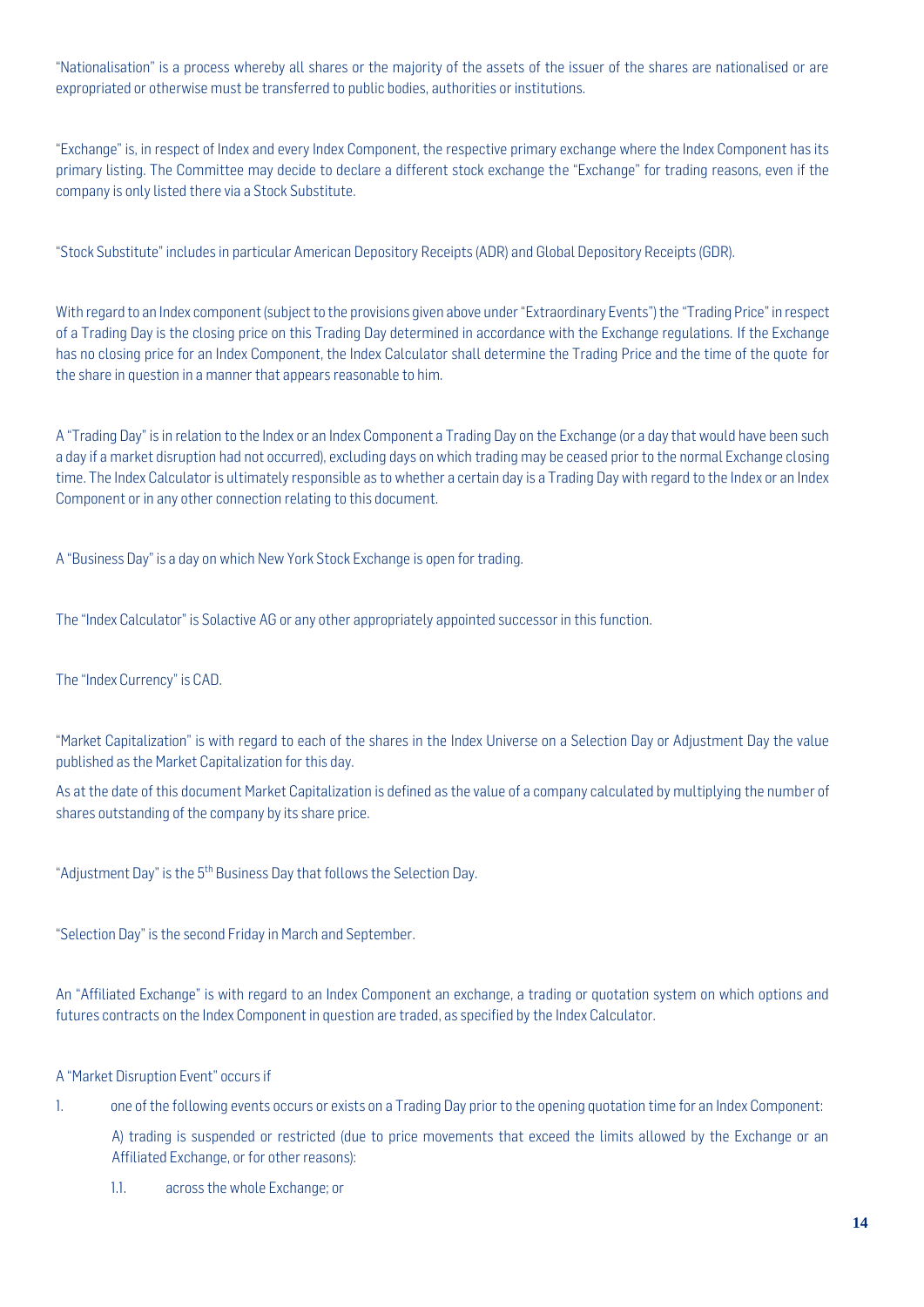- 1.2. in options or futures contracts on or with regard to an Index Component or an Index Component that is quoted on an Affiliated Exchange; or
- 1.3. on an Exchange or in a trading or quotation system (as determined by the Index Calculator) in which an Index Component is listed or quoted; or

B) an event that (in the assessment of the Index Calculator) generally disrupts and affects the opportunities of market participants to execute on the Exchange transactions in respect of a share included in the Index or to determine market values for a share included in the Index or to execute on an Affiliated Exchange transaction with regard to options and futures contracts on these shares or to determine market values for such options or futures contracts; or

2. trading on the Exchange or an Affiliated Exchange is ceased prior to the usual closing time (as defined below), unless the early cessation of trading is announced by the Exchange or Affiliated Exchange on this Trading Day at least one hour before

(aa) the actual closing time for normal trading on the Exchange or Affiliated Exchange on the Trading Day in question or, if earlier.

(bb) the closing time (if given) of the Exchange or Affiliated Exchange for the execution of orders at the time the quote is given.

"Normal exchange closing time" is the time at which the Exchange or an Affiliated Exchange is normally closed on working days without taking into account after-hours trading or other trading activities carried out outside the normal trading hours; or

3. a general moratorium is imposed on banking transactions in the country in which the Exchange is resident if the abovementioned events are material in the assessment of the Index Calculator, whereby the Index Calculator makes his decision based on those circumstances that he considers reasonable and appropriate.